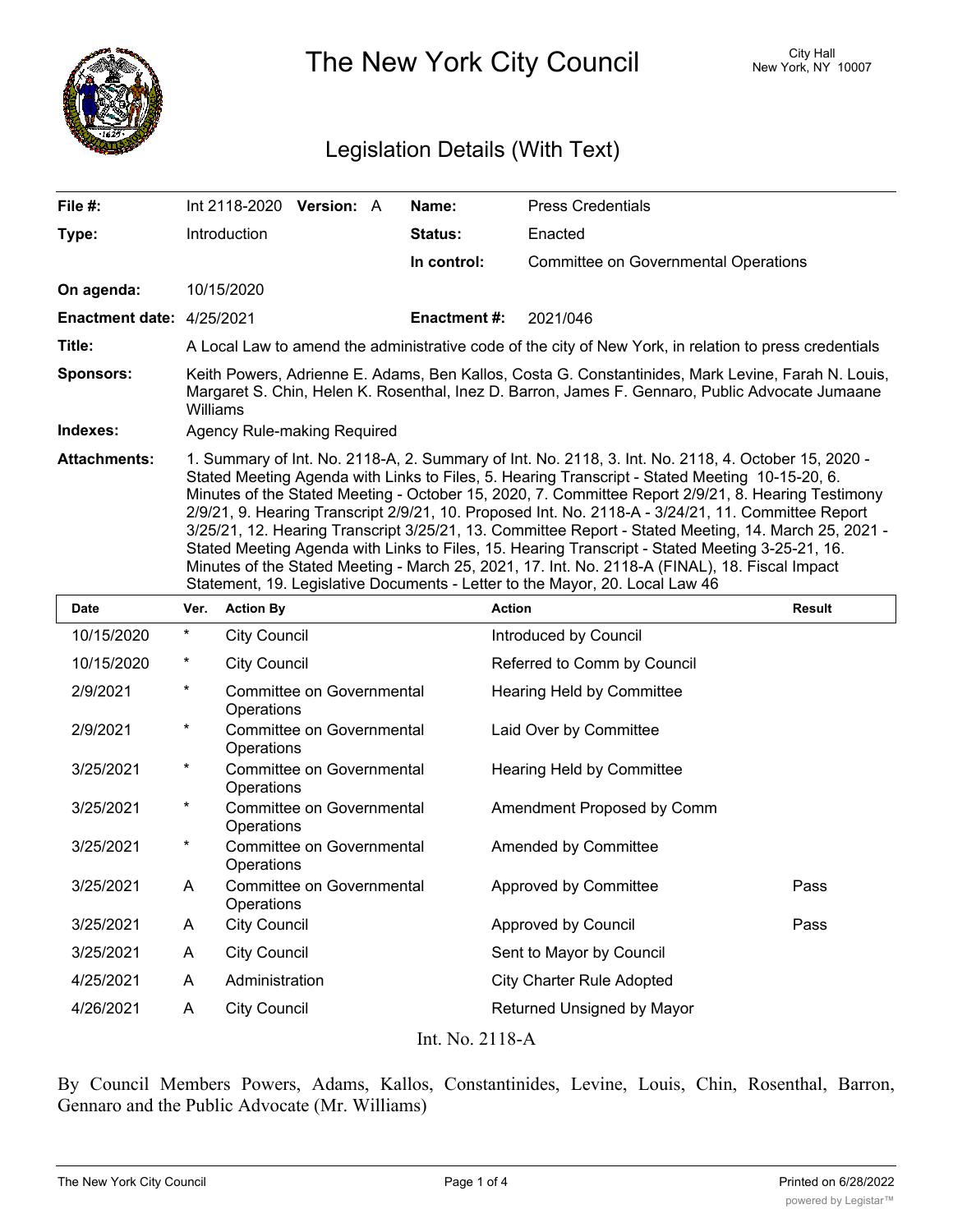A Local Law to amend the administrative code of the city of New York, in relation to press credentials

Be it enacted by the Council as follows:

Section 1. Section 3-120 of the administrative code of the city of New York, as added by local law number 60 for the year 2018, is renumbered section 3-119.3.

§ 2. Subchapter 1 of chapter 1 of title 3 of the administrative code of the city of New York is amended by adding a new section 3-119.4 to read as follows:

§ 3-119.4 Press credentials. a. Definitions. For the purposes of this section, the following terms have the following meanings:

Mayor's office of media and entertainment. The term "mayor's office of media and entertainment" means the mayor's office of media and entertainment as established by mayoral executive order number 31 for the year 2018, as amended, or any successor to such office.

Press card. The term "press card" means a press credential that is issued to an individual member of the press and which may be used at multiple events during the period in which the press card is valid.

Press credential. The term "press credential" means a document that confers upon the bearer the rights set forth in subdivision b of this section.

Reserve press card. The term "reserve press card" means a press credential that is issued to a news organization for use by individuals retained by such news organization.

Single event press card. The term "single event press card" means a press credential that is issued to an individual member of the press for use only at a single event.

b. Subject to reasonable safety and evidence preservation concerns and space limitations, the bearer of a valid press credential shall be entitled to:

1. cross police lines, fire lines or other restrictions, limitations or barriers established by the city at emergency, spot, or breaking news events and public events of a non-emergency nature where police lines, fire lines or other restrictions, limitations or barriers established by the city have been set up for security or crowd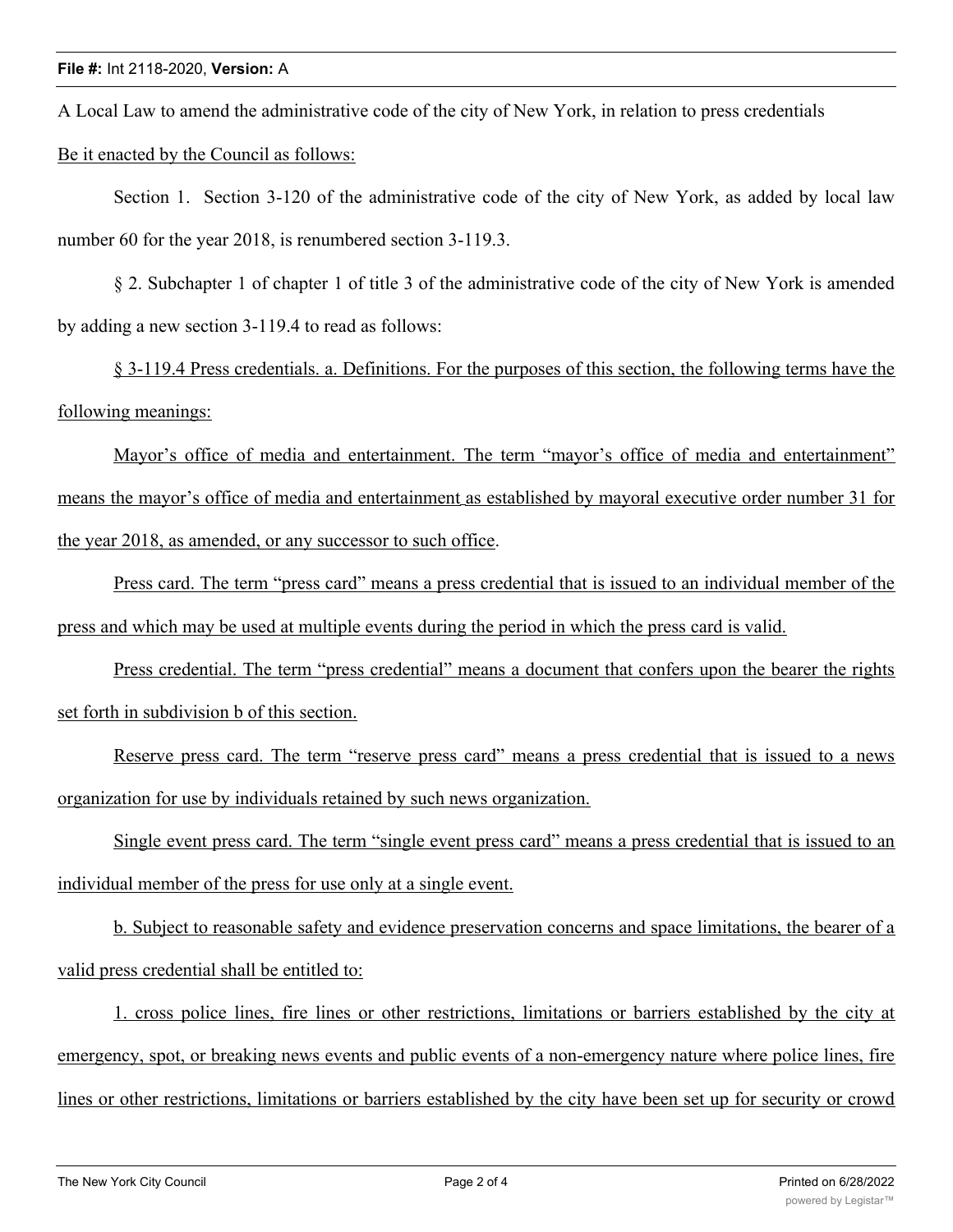## **File #:** Int 2118-2020, **Version:** A

control purposes, and

2. attend events sponsored by the city which are open to members of the press.

c. The mayor's office of media and entertainment shall issue press cards, reserve press cards and single event press cards and may establish by rule additional types of press credentials. The mayor's office of media and entertainment shall have the sole authority to issue, suspend and revoke press credentials.

d. 1. The mayor's office of media and entertainment shall by rule establish:

(a) application procedures for press credentials;

(b) criteria for denial of an application for a press credential; and

(c) criteria for suspension or revocation of a press credential.

2. Such rules shall ensure that press credentials are issued, suspended and revoked in a manner that promotes a free and independent press, subject to reasonable safety and evidence preservation concerns.

e. Any news organization or individual member of the press whose application for a press credential has been denied shall have the right to challenge such denial at a hearing.

f. No press credential may be seized, suspended or revoked except following a hearing at which the mayor's office of media and entertainment has demonstrated, by clear and convincing evidence, that a suspension or revocation is justified based on the criteria established by rules promulgated pursuant to subdivision d of this section.

g. All hearings regarding the denial of an application for a press credential or the suspension or revocation of a press credential shall be conducted by the office of administrative trials and hearings in accordance with the procedures set forth in section 1046 of the charter and any additional procedures established by rule by the chief administrative law judge. Notwithstanding subdivision c of this section, the decisions of the office of administrative trials and hearings shall constitute final determinations.

§ 3. Any press credential issued by the police department and valid on the effective date of this local law shall remain valid until the later of (i) its expiration date or (ii) 270 days after the effective date of this local